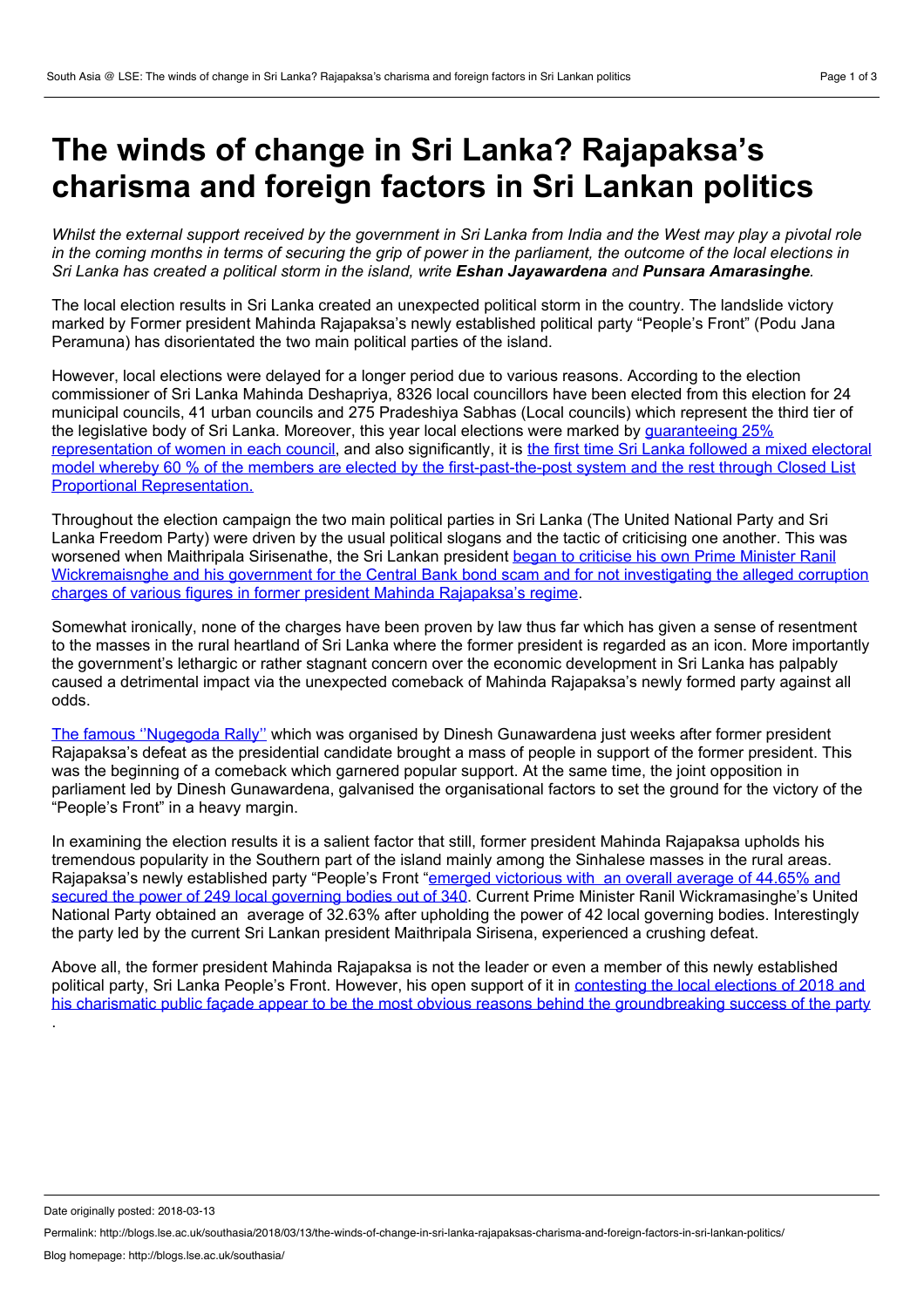

Rajapaksa visiting the Temple of the Tooth in Kandy, during his presidency. Photo credit: [Flickr](https://www.flickr.com/photos/presidentrajapaksa/9830631256/in/photolist-fYGybm-gZpesg-fM6Cew-q7i7gX-fKRnTx-fLP44Z-gZpeT6-fP1Qjp-gxrURw-fLPnrn-fM6WcS-apjcPr-fYGkCU-hkjvba-fLP1w4-s44TvS-fXdmQ6-fTgr7w-gJpc2N-hK8AGP-CTT5gM-fXdmai-g39pdQ-fQJ3US-hiYqkz-gxrP5a-fXdwqQ-hPQMJq-fPioaC-fXdmoe-fQsvzC-fLP1a8-fM6WqC-fXdoRF-qqdqZD-fM6Wuf-fXdm9M-cc3Boo-fPiox7-fPrw2J-gjxiaY-gkmpNd-gQJqSu-qpWSfE-6uCUYp-fJRSv5-gQKboV-fJ7vWC-qFCPvk-gkm51B), CC [BY-NC](https://creativecommons.org/licenses/by-nc/2.0/) 2.0

The results of the local elections held in Sri Lanka have demonstrated how rapidly political trajectory of the island can be changed. Another reason for this is that the coalition government in Sri Lanka which mainly consisted of United National Party and Sri Lanka Freedom Party, has not been able to address the [fundamental](http://www.dailymirror.lk/135324/-Disappointed-) social economic issues of the island though it has been three years since they came into power. Stagnation of Economy and the high inflation rate of Sri Lanka appear to have agitated the public opinion against the coalition [government.](http://www.ft.lk/w-a-wijewardena-columns/An-economic-crisis-worsened-by-a-political-crisis--Time-is-running-out-for-Sri-Lanka/885-649689)

Besides those given factors, the Prime Minister's reputation was marred by the [infamous](http://groundviews.org/2015/03/26/the-bond-issue-controversy-an-analysis/) Central Bank bond scandal in which the he was accused of being a member of the guilty party and safeguarding the former Central Bank Governor of Sri Lanka, Arjun Mahendran, the man behind the single largest bank robbery in Sri Lanka.

Moreover, perhaps it would be fair to assume that the Sri Lankan [government's](http://www.thesundayleader.lk/2018/02/06/sri-lankan-official-in-uk-suspended-over-throat-cutting-gesture/) decision to take action against the provoking behaviour of a Sri Lankan Brigadier attached to the Sri Lankan High Commission in London in front of a protest organised by the Sri Lankan Tamil diaspora in Britain has caused a strong resentment amongst the Sinhalese majority towards the Government.

However, the victory of former President Mahinda Rajapaksa's party cannot be entirely regarded as an overwhelming change in Sri Lankan politics though it has created some uncertainties in the island's political sphere.

Strong Indian and Western support for the present [government](http://www.livemint.com/Politics/fygTRVQHiY3JatdxYfxN0M/What-Sirisenas-win-in-Sri-Lanka-means-for-India.html) have been a known factor since the day President Maitripla Sirisena decided to run for presidential election in 2015 as the common candidate of the opposition against the powerful Rajapaksa. Even after the defeat of the [Presidential](https://www.indiatoday.in/world/story/sri-lanka-president-mahinda-rajapaksa-blames-india-raw-for-his-election-defeat-244216-2015-03-13) Election in 2015 Mahinda Rajapaksa claimed that his defeat was planned by RAW agents in Colombo though New Delhi had denied such charges. As a matter of fact, it is certain that New Delhi shows a keen interest in defending the current government of Sri Lanka in a strategy to prevent Chinese presence in the island from growing stronger. The [re-emergence](http://www.livemint.com/Politics/fygTRVQHiY3JatdxYfxN0M/What-Sirisenas-win-in-Sri-Lanka-means-for-India.html) of Rajapaksa's power appears to be a setback to uphold Indian interest in Sri Lanka.

In this context, New Delhi as well as the US will undoubtedly play their role in appeasing the coalition government in Sri Lanka. In fact, this was evident when Indian High Commissioner in Colombo Taranjit Singh met both President Sirisena and Prime Minister Wickramasinghe separately and left for New Delhi on the same day to meet Indian Foreign Secretary Vijay Gokhale. Furthermore, the Ambassador of USA Atul Keshap, met with President Sirisena when the election results were declared and paid lengthy attention on the current political situation.

It seems unlikely that the sudden rise of Rajapaksa will topple the existing government amidst its abrupt victory in the island's politics. Mainly the Tamil, Muslim and even Christian minorities in Sri Lanka have moved away from the former president due to his more pro Sinhalese Buddhist [Nationalistic](http://island.lk/index.php?page_cat=article-details&page=article-details&code_title=179797) image and this is made apparent by looking at the electorate which voted for the Sri Lanka People's Front as they are largely dominated by Sinhalese Buddhist votes.

Date originally posted: 2018-03-13

Permalink: http://blogs.lse.ac.uk/southasia/2018/03/13/the-winds-of-change-in-sri-lanka-rajapaksas-charisma-and-foreign-factors-in-sri-lankan-politics/